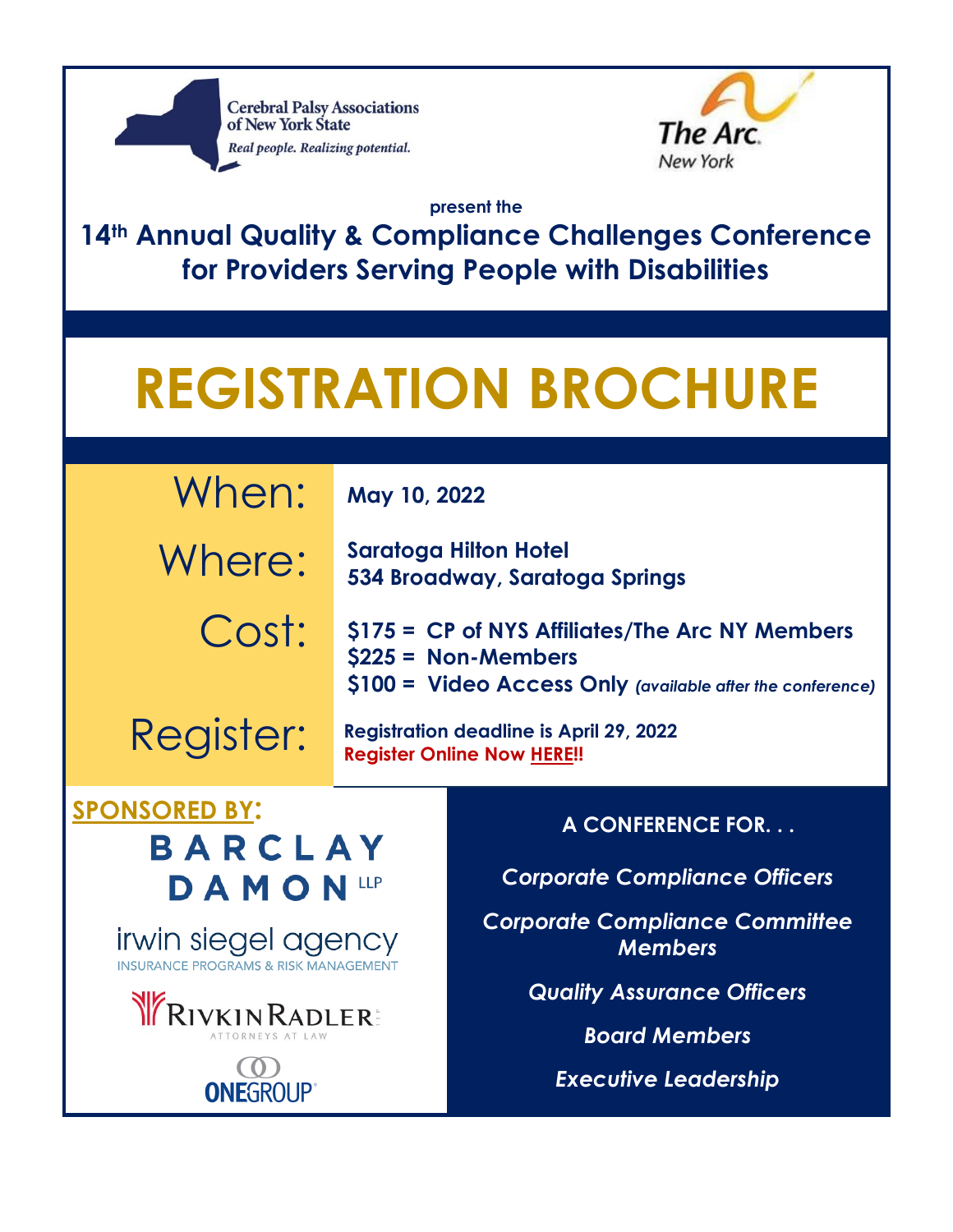### **GENERAL INFORMATION**

| <b>WHEN:</b>         | Tuesday, May 10, 2022, 8:30 a.m. to 4:00 p.m. (Check-in begins at 8:00 a.m.)                                                                                                                                      |
|----------------------|-------------------------------------------------------------------------------------------------------------------------------------------------------------------------------------------------------------------|
| <b>WHERE:</b>        | Saratoga Hilton Hotel, Saratoga Springs, NY. A block of overnight rooms has been reserved at<br>a special conference rate of \$155, plus applicable taxes. See hotel information below.                           |
| WHO:                 | This conference is intended for:<br><b>Corporate Compliance Officers * Corporate Compliance Committee Members * Quality</b><br>Assurance Officers * Board Members * Executive Leadership * HIPAA Privacy Officers |
| <b>REGISTRATION:</b> | Registration deadline is April 29. Registrations are being accepted online.<br><b>Register Now!!</b>                                                                                                              |

#### **SEATING IS LIMITED – REGISTER EARLY!**

**CANCELLATION POLICY:** After April 19, no refunds will be made. However, registrants may send someone else in their place.

- **VIDEO ACCESS:** For those who register for "Video Access Only", **you will be sent a secure link and instructions on how to view the video, shortly after the conference.**
- **PRESENTATIONS/HANDOUTS:** Presentations/Handouts will be posted by the close of business on May 12 on The Arc New York and CP of NYS websites [\(www.thearcny.org](http://www.thearcny.org/) [& www.cpstate.org\)](http://www.cpstate.org/).
- **FOR YOUR COMFORT:** Please be aware that the temperature in meeting rooms can fluctuate; for your comfort, we recommend dressing in layers.
- **COVID PRECAUTIONS:** There currently are no COVID restrictions or mandates in place. However, the hotel will have sanitation stations in meeting rooms, and we will have masks available should anyone need them.
- **QUESTIONS:** Registration questions may be directed to (518) 439-8311. General conference questions may be directed to either (518) 436-0178 or (518) 439-8311.



**HOTEL RESERVATIONS**: **We have reserved a block of rooms at the Saratoga Hilton Hotel for the night of May 9, 2022 at the discounted rate of \$155 (plus applicable taxes). To reserve a room at our special rate, please click on the link below. Don't forget a tax-exempt form if applicable. THE CUT-OFF FOR MAKING HOTEL RESERVATIONS FOR OUR GROUP RATE IS APRIL 16. AFTER THAT TIME, RESERVATIONS WILL BE ACCEPTED SUBJECT TO AVAILABILITY AT THE PREVAILING RATE.**

### **<https://book.passkey.com/go/TheArcNYQC2022>**

#### **DIRECTIONS:**

- **From the South:** Take the NYS Thruway (I-87 North) to Exit 24. Take the Adirondack Northway (I-87 North) to Exit 15. Turn left off exit. At the 5<sup>th</sup> traffic light, turn left onto Rock Street. At stop sign, turn right onto Maple Avenue. The Saratoga Hilton parking lot is on your right just after The Olde Bryan Inn.
- From the North: Take Adirondack Northway (I-87 South) to Exit 15. Take right at exit. At the 4<sup>th</sup> traffic light, turn left onto Rock Street. At stop sign, turn right onto Maple Avenue. The Saratoga Hilton parking lot is on your right just after The Olde Bryan Inn.
- **From the East:** Take the Massachusetts Turnpike West to NY Thruway. Take Exit B-1 (I-90 Bypass) to I-787 North for approximately 6 miles to Route 7 West for approximately 2 miles to Adirondack Northway (I-87) for approximately 22 miles to Exit 15. Turn left off exit. At the 5<sup>th</sup> traffic light, turn left onto Rock Street. At stop sign, turn right onto Maple Avenue. The Saratoga Hilton parking lot is on your right just after The Olde Bryan Inn.
- **From the West:** Take NYS Thruway (I-90 East) to Exit 24. Take Adirondack Northway (I-87 North) to Exit 15. Turn left off exit. At the 5<sup>th</sup> traffic light, turn left onto Rock Street. At stop sign, turn right onto Maple Avenue. The Saratoga Hilton parking lot is on your right just after The Olde Bryan Inn.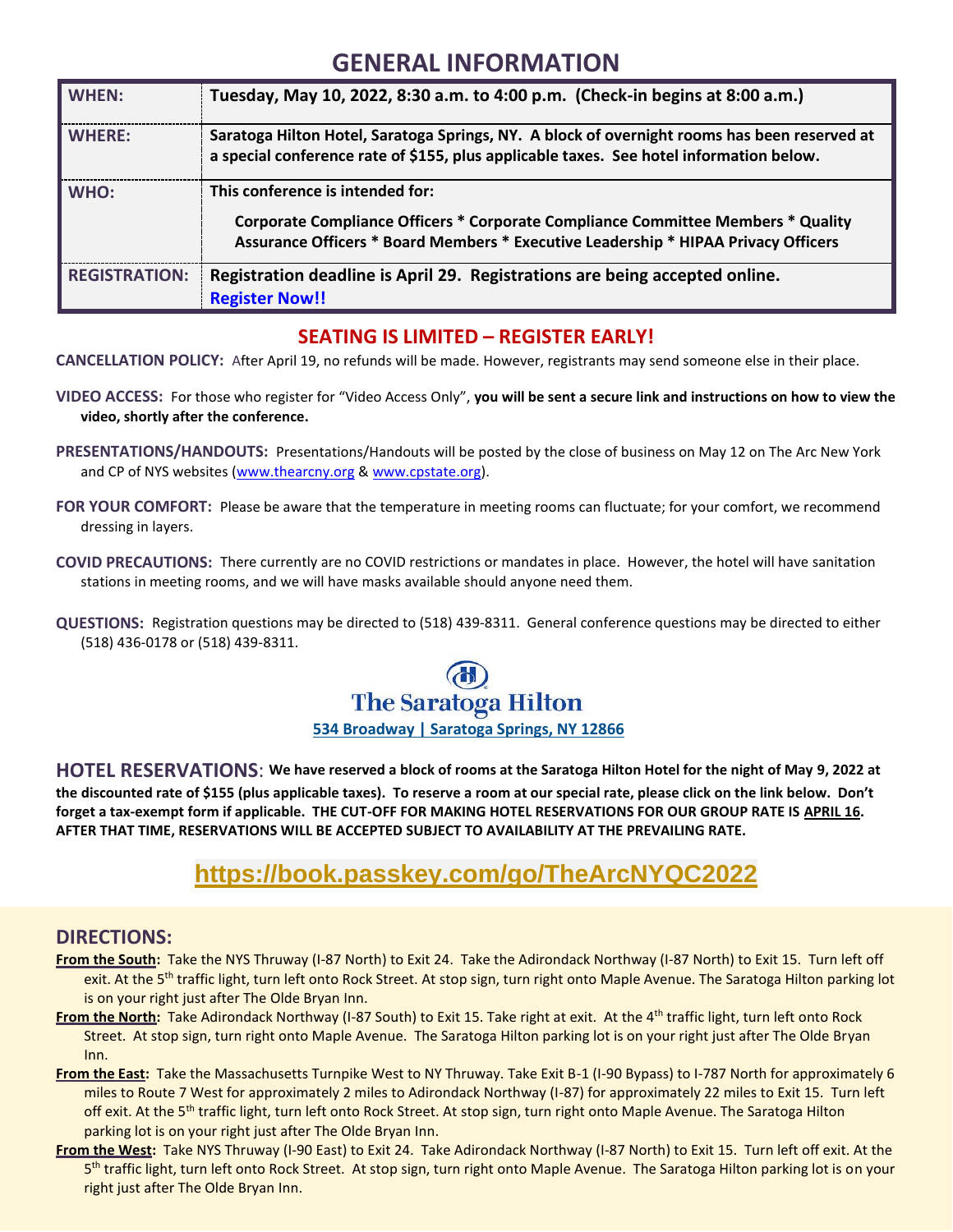

**14th Annual Quality & Compliance Challenges Conference for Providers Serving People with Disabilities**



| <b>CONFERENCE SCHEDULE</b> |                                                                                                                                                                                                                                                                                                                                                                                                                                                                                                                                                                                                                                                                                                           |
|----------------------------|-----------------------------------------------------------------------------------------------------------------------------------------------------------------------------------------------------------------------------------------------------------------------------------------------------------------------------------------------------------------------------------------------------------------------------------------------------------------------------------------------------------------------------------------------------------------------------------------------------------------------------------------------------------------------------------------------------------|
| 8:00-8:45am                | <b>CHECK-IN / CONTINENTAL BREAKFAST</b>                                                                                                                                                                                                                                                                                                                                                                                                                                                                                                                                                                                                                                                                   |
| 8:30am-4:00pm              | <b>SPONSORS &amp; EXHIBIT VIEWING</b>                                                                                                                                                                                                                                                                                                                                                                                                                                                                                                                                                                                                                                                                     |
| 8:45-9:00am                | <b>WELCOME &amp; OPENING REMARKS</b><br>Mike Alvaro, President & CEO, Cerebral Palsy Associations of NYS, Inc.                                                                                                                                                                                                                                                                                                                                                                                                                                                                                                                                                                                            |
| 9:00-10:30am               | <b>KEYNOTE: MODERNIZING OPWDD'S REGULATORY OVERSIGHT</b><br>Hon. Kerri Neifeld, Commissioner, NYS Office for People with Developmental Disabilities<br>Roger Bearden, Executive Deputy Commissioner, NYS Office for People with<br><b>Developmental Disabilities</b>                                                                                                                                                                                                                                                                                                                                                                                                                                      |
|                            | OPWDD's Commissioner will discuss OPWDD's agency priorities and key initiatives. This session will also include a review<br>of efforts to modernize and streamline OPWDD's regulatory structure to support person-centered outcomes for the<br>people we serve. Topics covered will include growth of current regulatory structure, COVID lessons learned, and<br>regulatory reform to support better systems outcomes.                                                                                                                                                                                                                                                                                   |
| 10:30-10:45am              | <b>BREAK</b>                                                                                                                                                                                                                                                                                                                                                                                                                                                                                                                                                                                                                                                                                              |
| $10:45$ am-<br>12:00pm     | <b>PANEL DISCUSSION ON REGULATORY CHALLENGES AND CALLS FOR</b>                                                                                                                                                                                                                                                                                                                                                                                                                                                                                                                                                                                                                                            |
|                            | <b>REFORM</b><br>Mike Alvaro, President & CEO, Cerebral Palsy Associations of NYS, Inc. -- Moderator<br><b>Ellen Gutmaker</b> , Executive Director, Onondaga<br>Maria Torgalski, Chief Operating Officer, Aspire of WNY<br><b>Cathy Varano, Chief Program Officer, NY Alliance for Inclusion &amp; Innovation</b>                                                                                                                                                                                                                                                                                                                                                                                         |
|                            | Service providers find themselves facing numerous regulations and directives from various governmental agencies. The<br>collective weight of mandates has impacted all areas of provider operation, with significant stress placed on Direct<br>Support Professionals who must implement such mandates. In 2021, Provider Associations collaborated on regulatory<br>reform proposals submitted to the Office for People with Developmental Disabilities. Panelists will discuss the challenges<br>facing providers, our collective call for reform and process changes. The session will seek audience participation through<br>interactive discussion about the regulatory challenges facing the field. |
| 12:00-1:00pm               | <b>LUNCH</b><br>(will be provided)                                                                                                                                                                                                                                                                                                                                                                                                                                                                                                                                                                                                                                                                        |
| 1:00-2:30pm                | PROTECTING THE INTEGRITY OF NEW YORK STATE'S MEDICAID PROGRAM:                                                                                                                                                                                                                                                                                                                                                                                                                                                                                                                                                                                                                                            |
|                            | AN OVERVIEW OF OMIG'S PRIORITIES AND PLANNED INITIATIVES<br>Frank T. Walsh, Jr., Acting Medicaid Inspector General, Office of the Medicaid Inspector<br>General                                                                                                                                                                                                                                                                                                                                                                                                                                                                                                                                           |
|                            | Acting Medicaid Inspector General Frank T. Walsh, Jr. will discuss OMIG's 2022 agency priorities, key focus areas and<br>new initiatives. Following his presentation, Mr. Walsh will address questions from participants regarding OMIG's<br>program integrity efforts.                                                                                                                                                                                                                                                                                                                                                                                                                                   |
| 2:30-2:45pm                | <b>BREAK</b>                                                                                                                                                                                                                                                                                                                                                                                                                                                                                                                                                                                                                                                                                              |
| 2:45-4:00pm                | THE PENDULUM SWINGS: WHAT TO EXPECT AS WE PIVOT TOWARD A POST-<br><b>COVID REGULATORY CLIMATE</b><br>Linda Clark, Partner, Barclay Damon, LLP                                                                                                                                                                                                                                                                                                                                                                                                                                                                                                                                                             |
|                            | This session will provide a review of the impacts of mandates and review of audit and compliance risks as the emergency<br>phase of the pandemic subsides and enforcement priorities re-take front stage.                                                                                                                                                                                                                                                                                                                                                                                                                                                                                                 |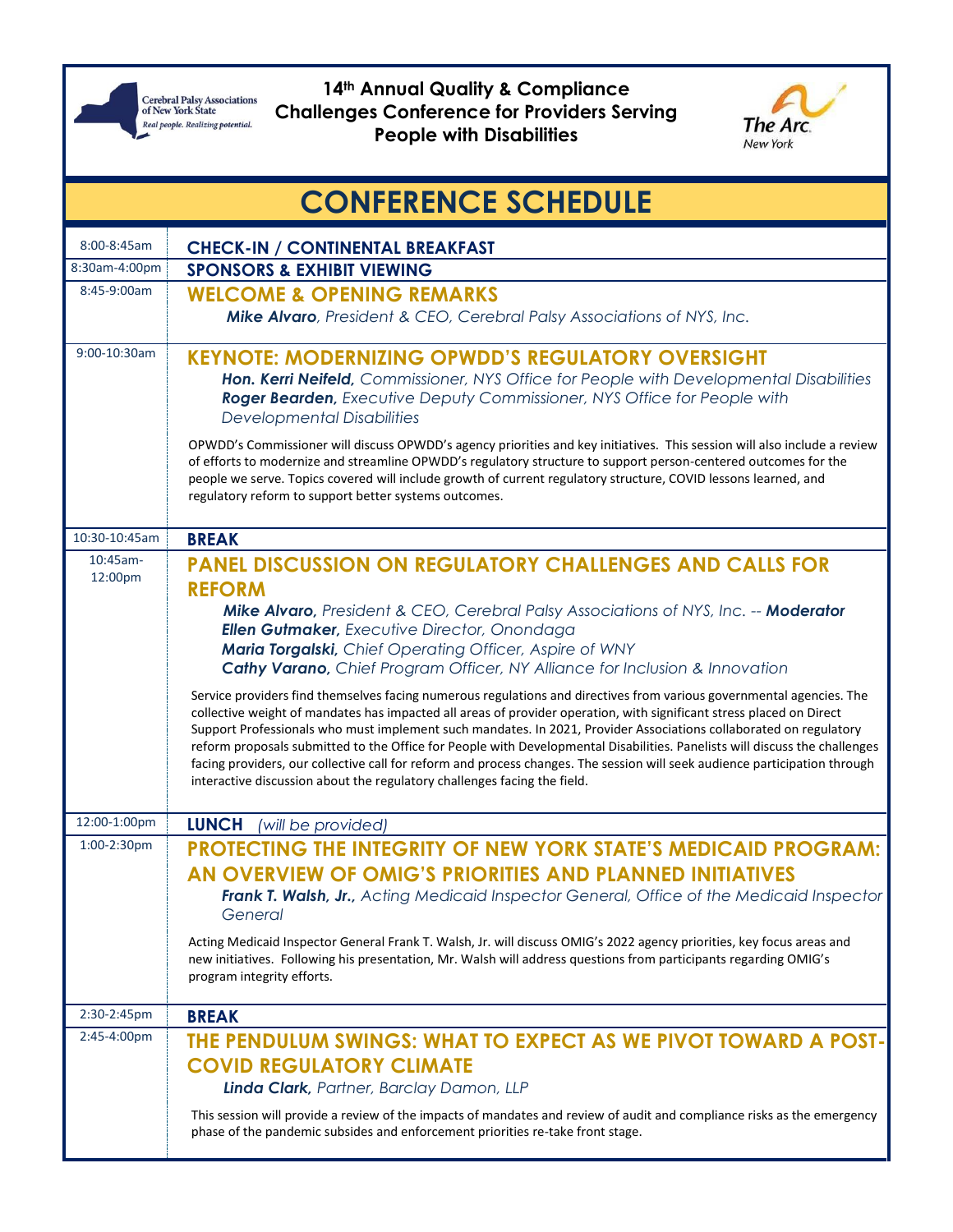

**14th Annual Quality & Compliance Challenges Conference for Providers Serving People with Disabilities**



# **SPEAKERS**



### **HON. KERRI E. NEIFELD**

**Commissioner** NYS Office for People With Developmental Disabilities [www.opwdd.ny.gov](http://www.opwdd.ny.gov/)

Kerri Neifeld serves as the Commissioner of the Office for People with Developmental Disabilities (OPWDD) following her nomination as Commissioner by Governor Kathy Hochul in early November of 2021. Prior to her nomination, Kerri most recently served as Assistant Secretary for Human Services & Mental Hygiene in the governor's office.

Before working in the governor's office, Kerri was Assistant Deputy Commissioner at the New York State Office of Temporary and Disability Assistance (OTDA) where she managed the Division of Shelter Oversight and Compliance. Kerri joined OTDA as Special Assistant to the Deputy Commissioner while serving as an Excelsior Service Fellow, before being promoted to Assistant Deputy Commissioner.

Prior to joining the Excelsior Service Fellowship Program, Kerri was a Fellow on Women & Public Policy at Rockefeller College's Center for Women in Government & Civil Society. A passionate advocate for others, Kerri also worked as a Project Manager at the Mental Health Association of Columbia-Greene Counties, a Child Protective Services Caseworker and a Foster Care Caseworker as well as a Youth Care Worker at WAIT House Homeless Youth Shelter. Kerri plans to use her years of public service experience to inform new and innovative ways to support and serve people with developmental disabilities.

Kerri holds a B.A. from Elmira College and an M.S.W. from the University at Albany School of Social Welfare.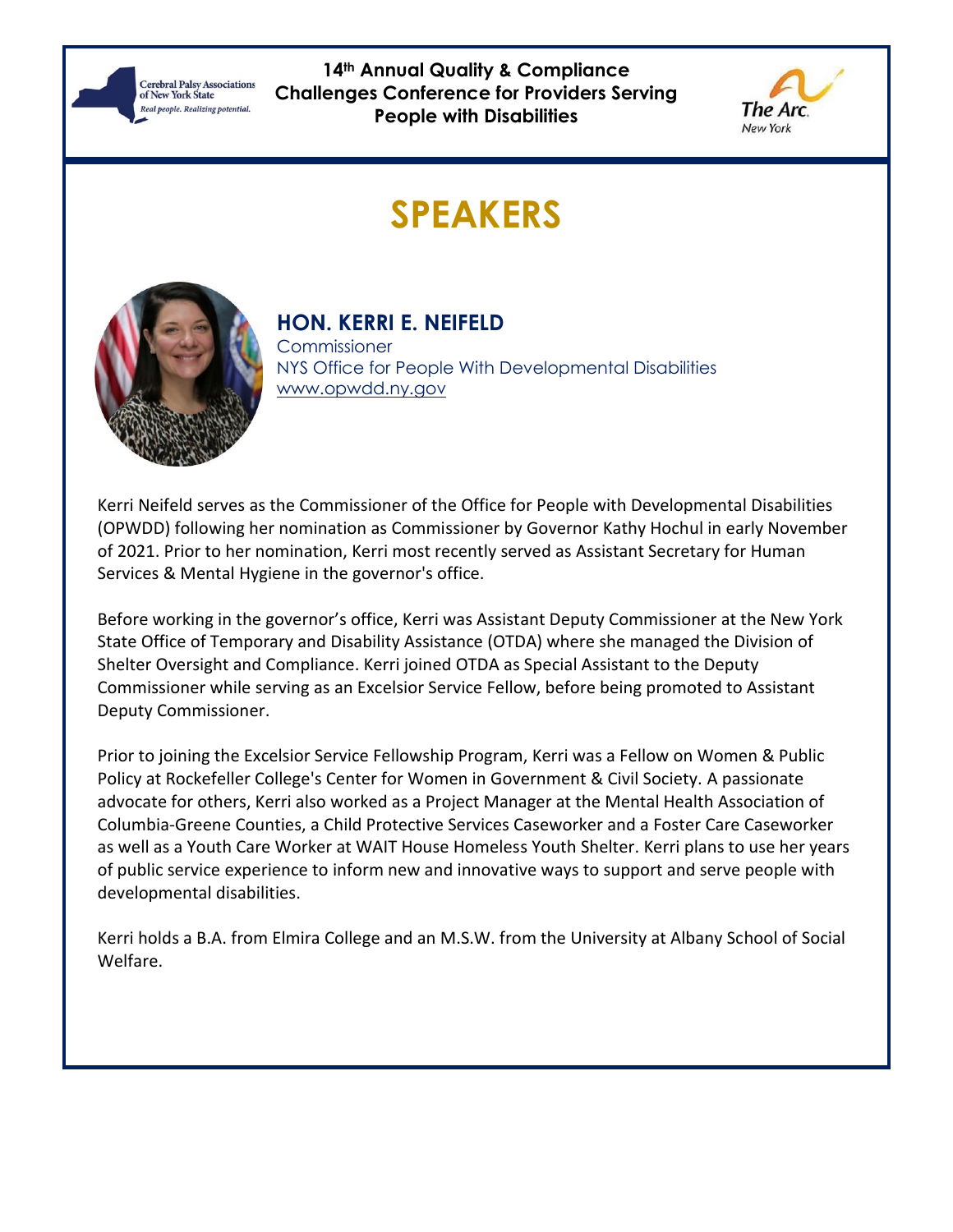**Cerebral Palsy Associations**<br>of New York State Real people, Realizing potential.

**14th Annual Quality & Compliance Challenges Conference for Providers Serving People with Disabilities**



### **SPEAKER**



#### **ROGER BEARDEN**

Deputy Commissioner NYS Office for People With Developmental Disabilities [www.opwdd.ny.gov](http://www.opwdd.ny.gov/)

Roger Bearden is the Executive Deputy Commissioner of the Office for People With Developmental Disabilities (OPWDD). Mr. Bearden was Deputy Commissioner and General Counsel at OPWDD from 2014-2017. He has also served as the Chair of the New York State Commission on Quality of Care and Advocacy for Persons with Disabilities from 2011-13, as Special Counsel for Olmstead from 2013-14, and as Assistant Counsel to the Governor for

Human Services and Mental Hygiene from 2017-18.

Prior to entering public service, Mr. Bearden was Director of the Disability Law Center of New York Lawyers for the Public Interest in New York City. Mr. Bearden graduated from Brown University and Harvard Law School before clerking for the U.S. Court of Appeals for the Seventh Circuit. He is married to Erin Tobin and the couple have three children.



#### **LINDA CLARK**

**Partner** Barclay Damon LLP [www.barclaydamon.com](http://www.barclaydamon.com/) 

Linda Clark is Barclay Damon's health care controversies team leader and is a nationally recognized litigator with over 30 years of experience. She is a trusted advisor to health care providers, pharmaceutical companies, and pharmacies

nationwide in resolving high-stakes disputes and government investigations and regulatory proceedings. Linda represents health care professionals and entities in all types of civil, criminal, and administrative proceedings, hearings, and appeals before various federal and state regulatory agencies, including the NYS Office of the Medicaid Inspector General (OMIG), the NYS Attorney General's Office (OAG) the NYS Department of Health (DOH), and their federal counterparts, including the Office of Inspector General (OIG) and the United States Department of Justice (DOJ) among others.

Linda's practice additionally focuses on complex multiparty group and class-action litigation in state and federal courts in New York and beyond. She has extensive experience serving as regional, national, and trial counsel, representing drug manufacturers, product manufacturers, and contractors in the defense of class-certification applications and mass-tort claims.

In addition to her role at Barclay Damon, for over 20 years, Linda served as court-appointed defense liaison counsel for three jurisdictions in the Northern District of New York in asbestos litigation, working with hundreds of defense firms and the judiciary in the administration of these cases. She also currently serves as a court appointee to several high-profile administrative committees for the NYS and federal court systems and has served as a judicial hearing officer for five years, hearing cases involving alleged judicial misconduct by the judiciary.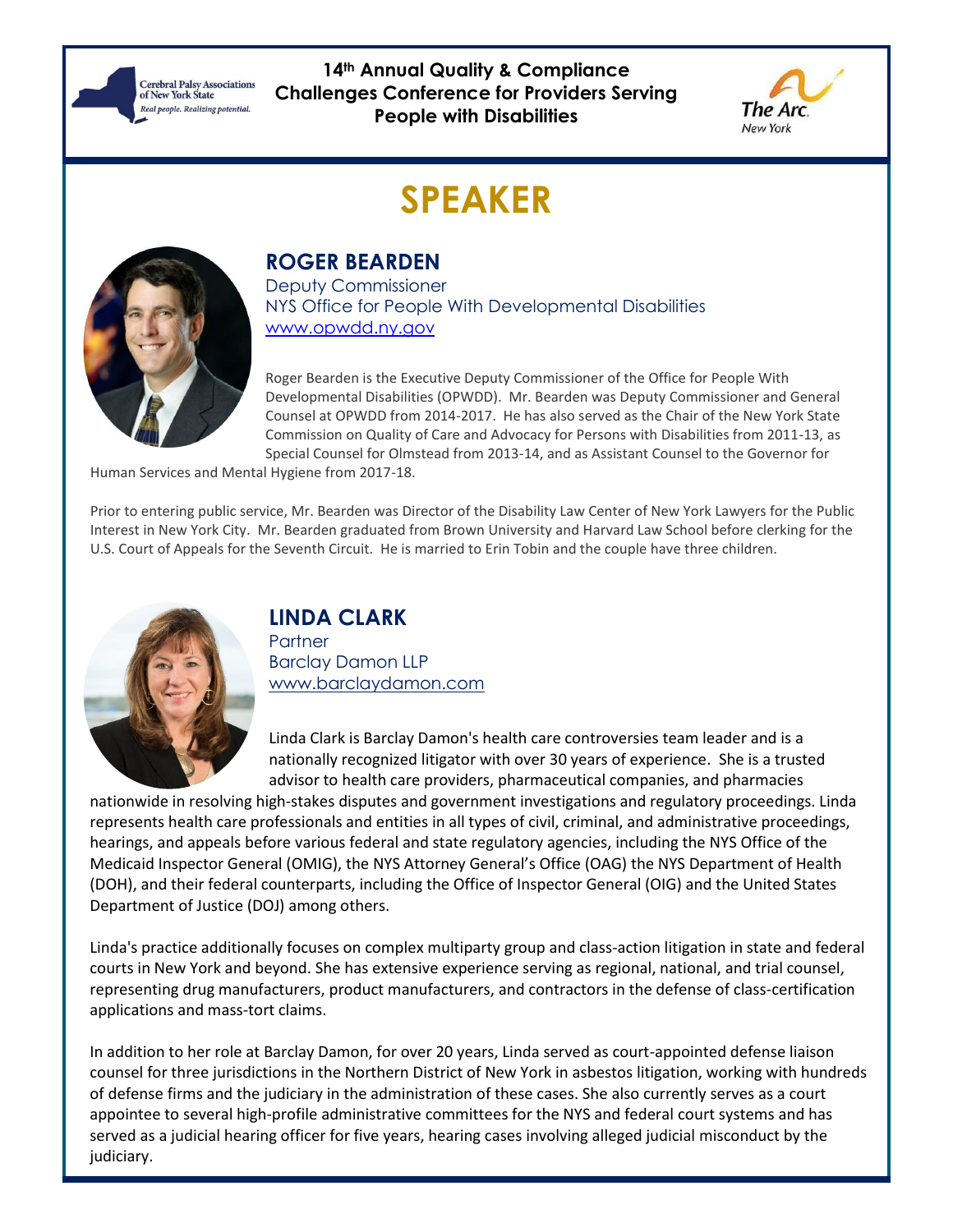**Cerebral Palsy Associations**<br>of New York State Real people. Realizing potential.

**14th Annual Quality & Compliance Challenges Conference for Providers Serving People with Disabilities**



# **SPEAKERS**



**ELLEN GUTMAKER** Executive Director

Arc of Onondaga [www.arcon.org](http://www.arcon.org/)

Ellen Gutmaker has been supporting people with disabilities for four decades. Ellen started her career in the field while in high school, working in an overnight camp for children with disabilities operated by the Children's Aid Society in Westchester,

NY. After college, Ellen began working for Ontario Arc providing direct supports in various areas including residential, community supports, day habilitation and day treatment. Ellen started worked at Arc of Onondaga in 1999 as the Director of Quality Assurance, implementing processes and systems to ensure that regulations were being met and that high quality of services were being provided to people supported through the agency. Ellen was integral to the development of the corporate compliance program and served as the Compliance Officer. Ellen has been the Executive Director at Arc of Onondaga since 2013. Ellen has served on a number of regional and statewide committees on issues of quality and compliance.



### **MARIA TORGALSKI**

Chief Operating Officer Aspire of WNY [www.aspirewny.org](http://www.aspirewny.org/)

Maria Torgalski is the Chief Operating Officer for Aspire of WNY. As COO, Maria manages Agency operations and provides day-to-day leadership related to planning, developing, organizing, implementing, directing, and evaluating the organization's

function and performance. Aspire's menu of services include educational, therapeutic, habilitation, and residential services.

Prior to serving as COO, Maria was Aspire's Vice President of Quality and Corporate Compliance Officer. Maria served as Co-Chair of CP State's and DDAWNY of WNY's Quality Committees. She is currently a member of OPWDD's Statewide Committee on Incident Review, Regulatory Reform and Stakeholder Committee, and Levels of Supervision Workgroup. Maria also CO-Chairs, the I/DD sub0-committe of Erie County's Mental Hygiene Community Services Board.

Maria has over 20 years' experience supporting people with intellectual and developmental disabilities. In 2021, Maria received her Master's Degree in Business Administration from the University of Buffalo.